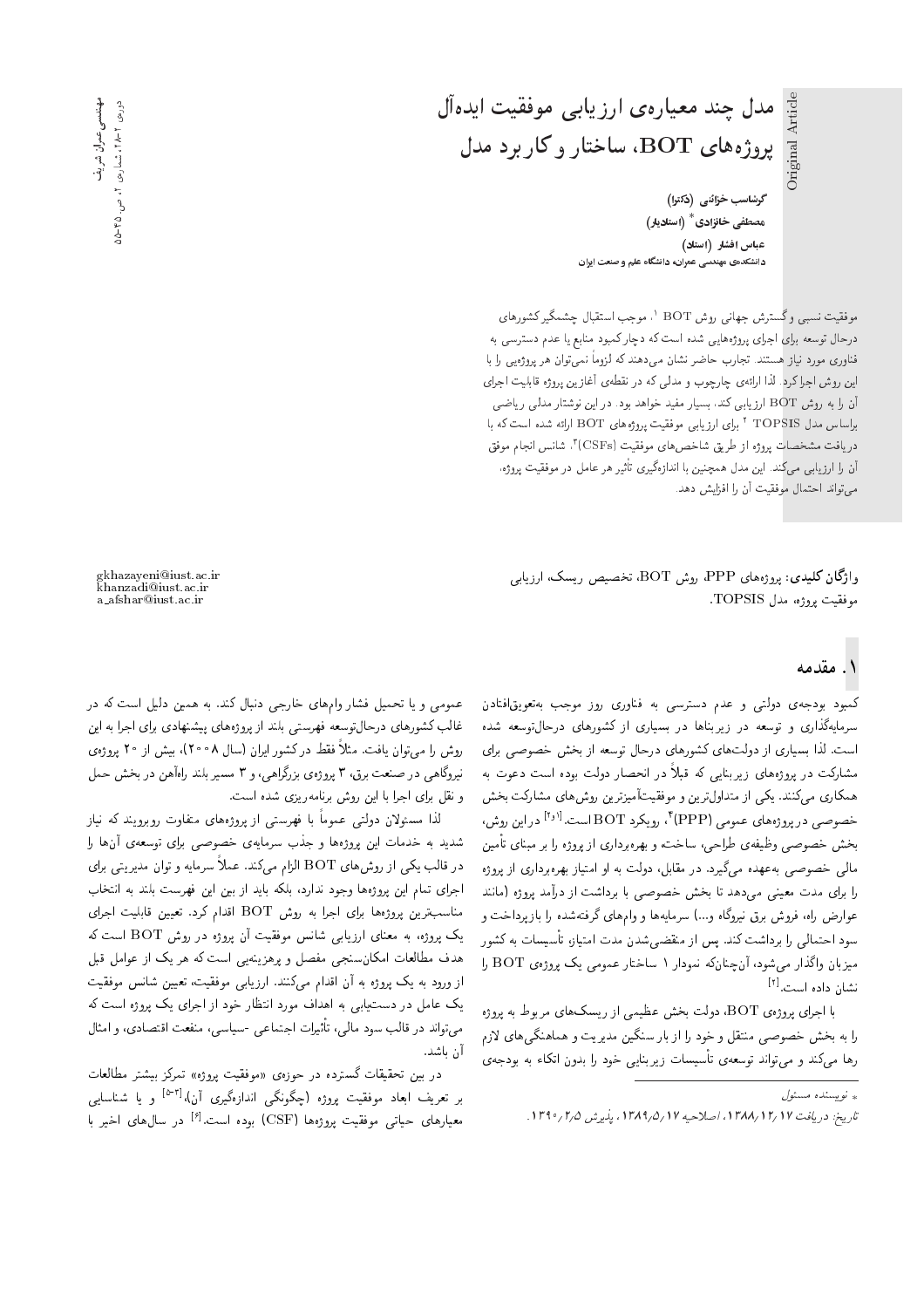

نمودار ۱. ساختار یک پروژه UNIDO, ۹۶).

رشد روشهای PPP (و بهویژه BOT) در اجرای پروژههای زیرساختی، موضوع موفقيت اينگونه پروژهها توجه محققان زيادي را به خود جلب كرده است.<sup>[۷]</sup> و بیشتر این مطالعات نیز به بررسی های مفهومی و مطالعات کیفی محدود شدهاند. $^{[\Lambda]}$ همچنین، دستهیی از محققان سعی در شناسایی عوامل موفقیت (CSF) در پروژههای PPP،<sup>[۱۳-۹]</sup> و دستهیی دیگر نیز درگامی به جلو چهارچوبهای مفهومی را برای شناسایی و توسعه ی عوامل موفقیت ارائه دادهاند.<sup>[۱۴٫۷]</sup> لذا با مرور شرایط موجود، خلاء یک مدل کمّی برای اندازهگیری موفقیت بروژههای BOT احساس مے شود.

وجود مدلی کمّی که در ابتدای پروژه، احتمال موفقیت پروژه را برای اجرا به روش BOT مشخص مىسازد، مى تواند راهنمايى مطمئن و سريع براى انتخاب پروژهی مناسب از فهرست پروژههای پیشنهادی باشد. توسعه و کاربرد صحیح چنین مدلی می;تواند با حذف زودهنگام بروژههایی که از ابتدا شانس بالایی برای موفقیت ندارند، از هدررفتن منابع محدود عمومی جلوگیری کند. در این نوشتار، با استفاده از عوامل موفقیت شناسایی شده، مدلی کمّی برای برآورد احتمال موفقیت پروژههای BOT ارائه میشود. مدل ارزیابی موفقیت پیشنهادی، بر مبنای یکی از مدل(های تصمیمگیری چندمعیاره (MADM)°، موسوم به حل براساس مشابهات با حل ايدهآل (TOPSIS) طراحي شده است. اين مدل مي تواند از بين پروژههاى پیشنهادی «شانس موفقیت» را تعیین و بین آنها براساس امتیاز موفقیت، اولویتبندی مناسبهي را توصيه كند. عامل شانس موفقيت برابر با فاصلهى الگوى كنترل عوامل موفقیت در آن بروژه با حل ایدهآل تعریف می شود که تمامی عوامل موفقیت به خوبی کنترل می شوند. بالاتربودن آن در یک پروژه به کارفرما نشان می دهد که تمرکز سرمایهگذاری ها را باید به کدام جهت هدایت کند. همچنین این مدل خاصیت دینامیکی دارد و این امکان را ایجاد میکند که با ارائهی انواع مشوق های دولتی يا ابتكارات بخش خصوصي، احتمال موفقيت بروژه دوباره ارزيابي شود. لذا، این مدل برای تصمیمگیران ابزاری کارا و منعطف در تحلیل هزینه - فایدهی انواع مشوق ها، برای افزایش موفقیت پروژه و درنتیجه جذابیت أن برای سرمایهگذاران ایجاد مے ,کند.

### ۲. ارائهی مدل پیشنهادی برای ارزیابی موفقیت

مدل پیشنهادی در این نوشتار بر مبنای روش اولویتبندی براساس شباهت با حل ايدهأل (TOPSIS) ساختار يافته است. اين روش به گروه روشهاى معروف به تصمیمگیری چندمعیاره (MADM) تعلق دارد.

ابتدا مدل TOPSIS برای حل مسائل تصمیمگیری چند شاخصه استفاده شد.<sup>[۱۸]</sup> این روش با تعیین یک نقطهی مرجع ایدهآل و اندازهگیری فاصلهی نقاط با نقطهي مرجع؛ نزديکترين گزينه به نقطهي ايدهآل يا مرجع را بهمنزلهي جواب بهينهي مسئلهی تصمیمگیری چندمعیاره تعیین میکند. هدف در روش متداول TOPSIS انتخاب يك گزينهي برتر از بين چند انتخاب است، ولي هدف در مدل ارزيابي ايدهآل موفقیت بروژههای BOT (BISE) گه در این نوشتار ارائه شده است؛ اندازهگیری شانس موفقیت پروژه درمقایسه با حالت ایدهآل است. درواقع، مبنای محاسبهی شاخص موفقیت در مدل BISE، با الگوبرداری از روش TOPSIS، با اندازهگیری فاصلهي غيرخطي الكوى موجود كنترل معيارهاي موفقيت از جواب ايدهآل (و جواب ضد ايدهآل) موفقيت صورت مي گيرد.

شانس موفقیت در یک پروژه، در مدل ارزیابی موفقیت ارائهشده در این نوشتار (BISE)، برابر با نزدیکبودن الگوی کنترل عوامل موفقیت در آن پروژه به مناسب ترین حالت ممکن است.گزینهی برتر ( $A_{ij}^{*}$ ) در مدل ارائهشده، حل ایدهآل مدلی است که تمامی عوامل موفقیت بهخوبی کنترل می شوند؛ لذا در برابر تمامی  $(A_{ij}^{\prime})$  سنجههای مدل، عدد یک را دریافت می کند و درمقابل، حل ضد ایدهآل  $(A_{ij}^{\prime})$ كه فاصلهى بيشتر با آن نشاندهندهى شانس بالاتر آن گزينه براى موفقيت است، نقطهی مرجع منفی مدل است که در تمامی سنجههای موفقیت نمرهی صفر گرفته است؛ یا به عبارتدیگر، حالتبی است که هیچ یک از عوامل موفقیت کنترل و مهیا نشده ند.

استفاده از این مدل نیازمند سنجش وضعیت کنترل هر یک از عوامل موفقیت در پروژهی موجود و واردکردن اطلاعات به مدل است. أنگاه ارزیابی موفقیت با اندازهگیری فاصلهی آن گزینه با نقاط مرجع و تعیین ارزش  $C_j$  حاصل از روابط ا الی ۹ صورت میگیرد. کوچکتربودن مقدار ز $C_j$  از حد آستانهیی مدل  $(C_\circ)$  که از جمع بندی نظرات متخصصان به دست آمده است، نشان دهندهی احتمال بالای شکست پروژه و حذفشدن از فهرست پروژههای موردنظر شده است. درحالیکه اگر این مقدار از کمینهی وتویی (C،) بالاتر باشد، میتوان اولویت پروژه را بر مبنای ارزش  $C_j$  مربوط به آن پروژه  $(A_j)$  در فهرست کوتاه پروژهها تعیین ک, د.

در مدل BISE برای هرگزینهی و $A_j$  باید در یک فضای n بَعدی، که نشاندهنده ی معیار تصمیمگیری است، فاصلهی تمام گزینهها از حل ایدهآل و ضدایدهآل سنجیده  $n$ شود. فاصلهی یک نقطه در یک فضای n بَعدی از یک نقطهی مرجع بهصورت رابطهى ١ تعريف مى شود كه در أن  $x_{ij}$  عملكرد گزينهى  $j$ ام در رابطه با معيار  $\left[\right]^{|\Lambda|}$ موفقيت  $i$ أم است:

$$
A_j = (x_1, ..., x_i, ..., x_n) \qquad i = 1, 1, ..., n, \qquad j = 1, 1, ..., m
$$
  

$$
dj = \left[ \sum_{i=1}^n (w_i^p (x_{ij} - x_{ij}^*)^p) \right]^{\frac{1}{p}}
$$
 (1)

در رابطهی ۱،  $W$  بیانگر مقیاس و وزن هرکدام از ابعاد در فضای  $n$  بَعدی است؛ و برای p میتوان مقادیر مختلفی از یک تا بی نهایت انتخاب کرد. در مدل BISE، امتیاز واردشده برای هر معیار موفقیت، اعدادی بین ۱ تا ۹ است. لذا برای امکان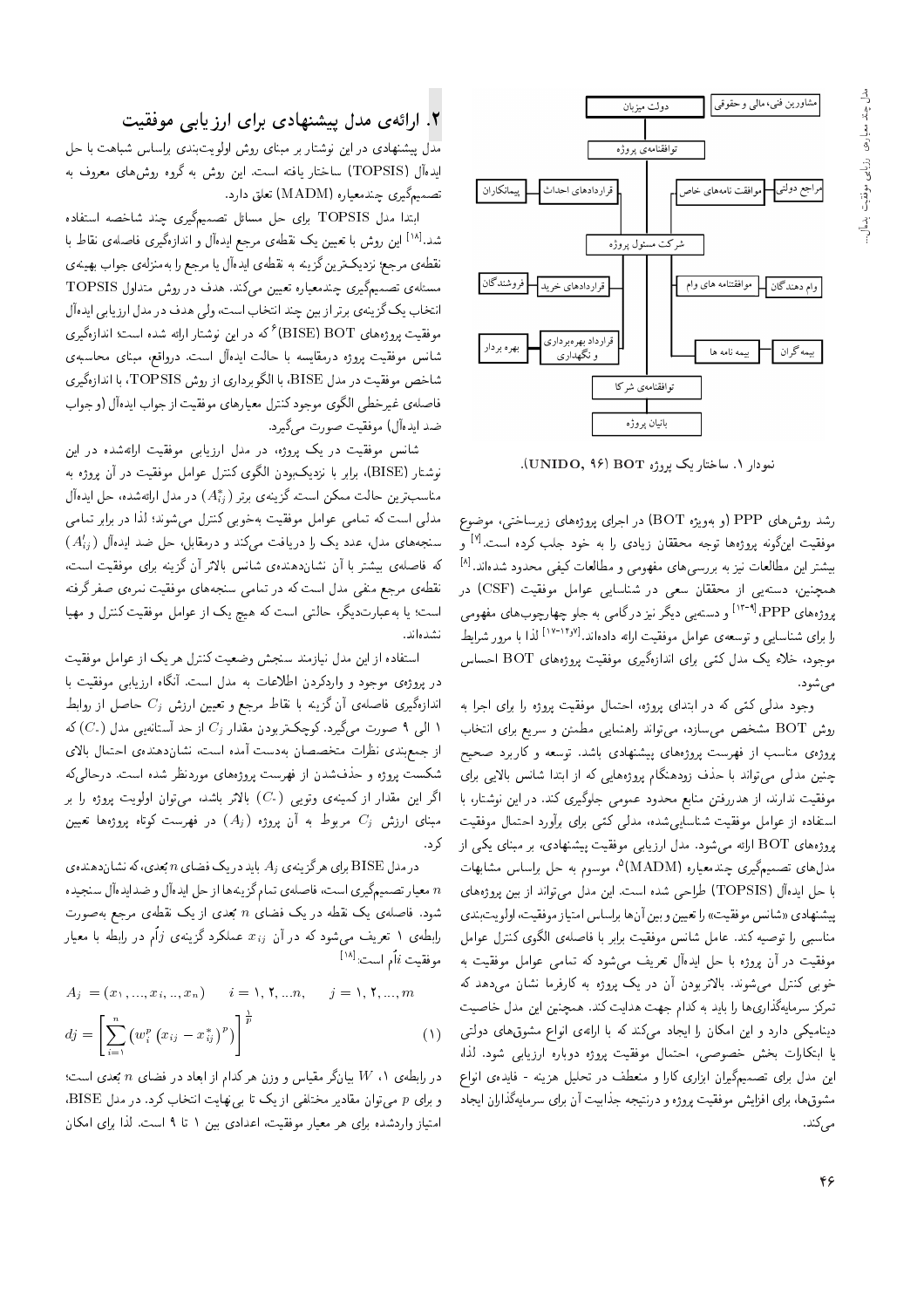مقایسهی امتیاز هر معیار با مقیاسی یکسان، ماتریس تصمیم مربوط به هرگزینه از رابطه ی ۲، به بعد می شود.

$$
r_{ij} = \frac{x_{ij}}{\sqrt{\sum_{i=1}^{m} x_{ij}^{\mathsf{r}}}}
$$
\n
$$
\tag{1}
$$

بردار وزن که بهصورت  $w_1, ..., w_{i}, ..., w_{i}, ..., w_{n}$  است، در ماتریس تصمیم بی،مقیاسشده ضرب می شود تا ماتریس بی،مقیاسشدهی وزندار بهدست آید. با  $v_{ij} = w_i$ . فرض  $v_{ij} = w_i$  این ماتریس از رابطهی ۳ بهدست می

$$
v_j = (v_1, \ldots, v_i, \ldots, v_n) \tag{7}
$$

اگر مجموعهی معیارهای مثبت با \*1 و مجموعهی معیارهای منفی با ′1 نشان داده شود، آنگاه جواب ایدهآل  $(A^*)$  و جواب ضدایدهآل  $(A')$  با رابطهی ۴ نشان داده می شوند:

$$
A^* = \{ (\max v_i | i \in I^*), (\min v_i | i \in I') \}
$$
  

$$
A' = \{ (\max v_i | i \in I') , (\min v_i | i \in I^* ) \}
$$
 (†)

که در آن،  $A^*$  و  $A'$  از رابطهی ۵ بهدست میآید:

$$
A^* = \{ (v_{ij} = \mathbf{1} | i \in I) \},
$$
  
\n
$$
A' = \{ (x_{ij} = \mathbf{1} | i \in I) \}, \quad i = \mathbf{1}, \mathbf{1}, \dots, n
$$
\n
$$
(2)
$$

اگر فاصله از جواب ایدهآل با  $S_j^*$  و فاصله از جواب ضدایدهآل با  $S_j^-$  نشان داده شوند، آنگاه  $S_i^+$  و  $S_i^*$  از رابطهی ۶ بهدست می $\tilde{\mathsf{I}}$ ید:

$$
S_j^- = \sqrt{\sum_{i=1}^n (v_{ij} - v_i^-)^\dagger} \qquad i = 1, 1, ..., n
$$
  

$$
S_j^* = \sqrt{\sum_{i=1}^n (v_{ij} - v_i^*)^\dagger}
$$
 (9)

درنهایت، معیار نهایی برای رتبهبندی گزینهها،اً<sup>۱۹]</sup> از رابطهی ۷ بهدست می آید:  $\sim$ 

$$
C_j = \frac{S_j}{S_j^* + S_j^-}
$$
 (Y)

مقایسهی این معیار با حد آستانهیی  $C_s$  نشاندهندهی احتمال موفقیت آن یروژه است. در این نوشتار، حد آستانه یی موفقیت (C، ) برابر با شانس موفقیت گزینهی آستانهیی (A.) تعریف و به صورت رابطهی ۸ محاسبه می شود:

$$
C_{\cdot} = \frac{S_{\cdot}^{*}}{S_{\cdot}^{*} + S_{\cdot}^{-}}
$$
\n
$$
\tag{A}
$$

که در آن گزینهی آستانهیی (A،)، بیانکنندهی حالتی از پروژه است که در آن برای تمامی معیارهای موفقیت امتیازی برابر با حد آستانهیی موفقیت (I،) تعلق گرفته باشد. در ادامه،  $S^*$  و  $S^-$  از رابطهی ۹ به دست می آیند:

$$
A_{i} = \{ (v_{i} | i \in I_{i}) \}, \qquad i = 1, ..., n
$$
  
\n
$$
S_{i}^{*} = \sqrt{\sum_{i=1}^{n} (v_{i} - v_{i}^{*})^{r}}
$$
  
\n
$$
S_{i}^{-} = \sqrt{\sum_{i=1}^{n} (v_{i} - v_{i}^{-})^{r}}
$$
  
\n
$$
i = 1, ..., n
$$
\n(1)

با مقایسهی شانس موفقیت  $(C_j)$  با حد آستانهیی موفقیت  $C$ ، در صورت بیشتربودن  $C_j$  از  $C_j$ ، براساس شانس موفقیت یروژه  $C_j$  رتبهبندی می شود. بدین ترتیب گزینهیی که بیشترین  $C_j$  را دارد، اولویت اول و گزینهیی که کمترین  $C_j$  را دارد، حائز اولويت آخر خواهد شد. در صورت پايين تربودن شانس موفقيت پروژه از حد آستانه یی  $(C_ \cdot )$ ، احتمال موفقیت آن یروژه بسیار کم است، لذا باید  $(C_j)$ از فهرست کوتاه مربوط به پروژههای برنامهریزیشده برای اجرا حذف شود. فراتر از اعطاى برخى ضمانت ها و مشوق ها به سرمايهگذاران، موفقيت اينگونه پروژه ها نيازمند تغییر ساختار بروژه است. تغییر ساختار بروژه نیازمند بازنگری طرح، تغییر سازمان يروژه، تركيب تأمين مالي، و... است كه عموماً همراه با صرف هزينه و زمان قابل ملاحظه است.

## ۳. عوامل مؤثر در موفقیت، معیارهای مدلِسازی

ساخت مدل ارزيابي موفقيت، نيازمند تعريف و شناسايي معيارهايي است كه براساس .<br>أنها بتوان موفقيت يك يروژه را ارزياب<sub>ي</sub> و تعيين كرد. اين معيارها، عوامل بحرانبي موفقیت (CSF) هستند که عدمکنترل آنها در یک پروژهی BOT، شانس موفقیت يروژه راكاهش مى،دهد. روكارت عوامل موفقيت در تجارت را اينگونه تعريف كرده است: «موارد محدودي كه اگر ارضاء شوند، نتيجهي آنها تضمين موفقيت عملكرد .<br>سازمان خواهد بود. اینها موارد کلیدی هستند که باید بهدرست<sub>ه</sub>ی رعایت شوند تا تجارت سودآور باشد».<sup>[۲۰]</sup> دیگر محققان این مفهوم را منطبق با بروژههای BOT اینگونه تعریف کردهاند: «عوامل بحرانی موفقیت (CSFs) خصوصیاتی از مناقصه هستند که اگر بهطورمناسب مدیریت شوند، تأثیر مهمی در برندهشدن در قراردادهای BOT میگذارند و شانس موفقیت بانیان پروژه را تضمین میکنند».<sup>[۱۱]</sup> این مفهوم در گسترهیی بزرگ تر از خاص بانیان، بهکار برده شده است: «مفهوم CFSها می تواند در موارد: ۱. خود پروژه، ۲.کنسرسیوم بانیان پروژه، ۳. محیط اقتصادی، اجتماعی، و سیاسی کشور میزبان بهکار رود».<sup>[۲]</sup>

براساس محدودهی تعریف موفقیت در یک پروژهی BOT، بازهی تعریف عوامل موفقيت نيز در مطالعات صورتگرفتهي متعدد براي شناسايي و معرفي عوامل موفقیت، متفاوت بوده است. گروهی از این مطالعات، فقط به عواملی توجه داشتهاند که باعث موفقیت بانیان در مناقصهی BOT شدهاند؛<sup>[۱۲]</sup> درمقابل گروهی دیگر از محققان، <sup>[۱]</sup> تمركز مطالعات خود را بر شرايط محيط اجراي يروژه گذاشتهاند. درحالي كه عوامل موفقیت باید فراتر از منافع هر یک از عوامل در محدودهی خود پروژه تعریف .<br>شود؛ به نحویکه تمامی عوامل پروژه به اهداف خود برسند و یک معاملهی برنده -برنده را بسازند. از همین رو عوامل موفقیت در این نوشتار، عواملی حیاتی تعریف می شوند که کنترل صحیح آنها، شرط دوام پروژه و کسب سود موردانتظار برای تمامی عوامل بروژه خواهد بود.

با مقايسهى مطالعات انجام شده براى معرفى عوامل موفقيت در بروژههاى BOT، ۲۰۰۱۷-۰۱۷-۱۲۹<sup>۱۱)</sup> می.توان نتیجه گرفت که عوامل موفقیت ارائهشده بر تمامی جنبههای موفقیت یا تمامی عوامل مؤثر بر موفقیت احاطه نداشته و جنبههای خاص یا عوامل<sup>۷</sup> خاصه <sub>ا</sub> را بسته به تجربهی محققان، پوشش دادهاند. درواقع، فراتر از آن سازماندهی مشخصی برای این معیارها بهنحوی که بتوان بر مبنای آن مدل ارزیابی موفقیت را سامان داد، ارائه نشده است. لذا سعی شد علاوهبر نتایج این مطالعات، با مراجعه به تجربیات حاصل از موفقیت یا شکست پروژههای BOT گزارششده،<sup>[۳٫۲]</sup> یا مستقیماً بررسیشده [مانند پرهسر و جنوب (اصفهان)، Cross Harbor(سنگایور)، نیروگاه کراچی (پاکستان) و بزرگراه شمال -جنوب (مالزی)]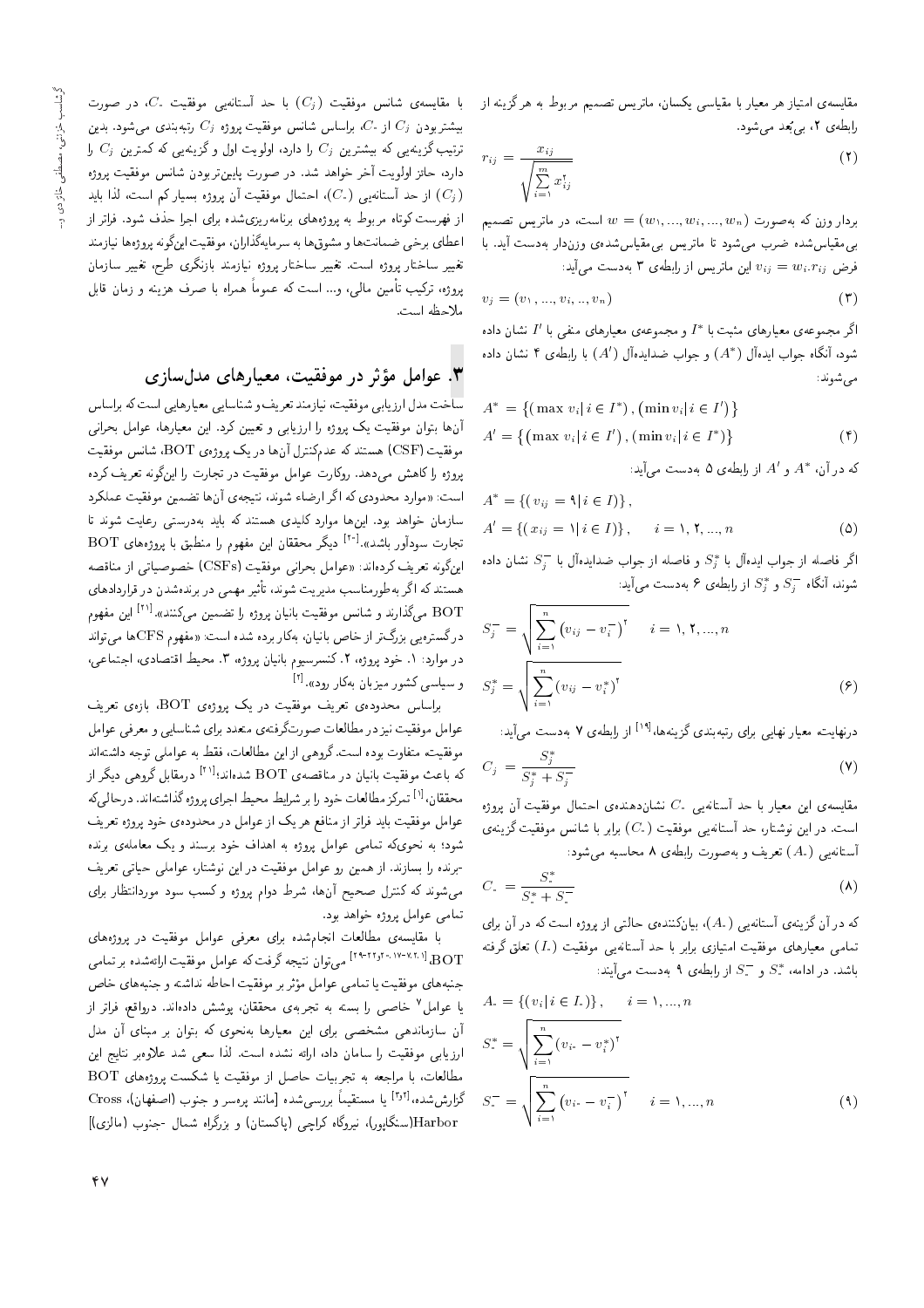

نمودار ۲. عوامل موفقیت در پروژههای BOT.

این عوامل موفقیت جمعأوری و بر مبنای تعریف موفقیت براساس تعادل بین منافع تمامی عوامل درگیر در پروژه، ساختاردهی و ارائه شوند.

نتيجهي اين بررسي براساس مفهوم موفقيت متعادل براي تمامى عوامل يروژه، در نمودار ۲، هماهنگ با عوامل مؤثر در مرحلهی شکلگیری یک قرارداد، در ۷ گروه عمده ارائه شدهاست. عوامل ارائهشده، الزاماتي را ارائه مي دهند كه براي موفقيت یروژههای BOT در مرحلهی شکلگیری پروژه، از مرحلهی پیشنهاد و یا بررسی پروژه توسط بانیان خصوصی تا پایان مذاکرات و اجراییشدن قرارداد، ضروری است. ساختار ارائهشده را می توان از لحاظ مفهومی اینگونه تصویر کرد که هنگامی پروژه موفق است که ابتدا بانیان خصوصی یک پروژهی مناسب را برنده شوند، سپس دولت با ایفای نقش مناسب خود در مدیریت وکنترل پروژه از آن به خوبی حمایت کند. و درنهایت دو طرف بتوانند با ساختاری روش مند از کنترل و مدیریت ریسک ها در طول يروژه مطمئن شوند.

در شکلگیری یک بروژه، ابتدا یک بروژهی خاص برای سرمایهگذاری انتخاب می شود، بانیان باید در این مرحله معیارهایی را در «انتخاب پروژه» که باعث موفقیت آتی آن می شود بررسی کند. پس از آن «شرکای سرمایهگذار» انتخاب می شوند تا كنسرسيوم صاحب طرح را تشكيل دهند. ابتدا كنسرسيوم بايد «پيشنهاد مالي»، سپس «پیشنهاد فنی» خود را برای انجام پروژه مشخص کند. مشخصات این دو بستهی پیشنهادی، نقش اصلبی را در پیروزی کنسرسیوم یا شکست آن در مناقصه دا, د.

نقش دولت نقشی دوگانه است: از یکسو حامی سرمایهگذار و فراهمآورنده، زمینهی کار اوست و از سوی دیگر نمایندهی منافع عمومی و کنترلکنندهی خدمات ارائهشده به کاربران است. در اولین گام دولت باید «فرایند مناقصه» را به خوبی طراحی و هدایت کند. فرایند مناقصه در پروژههای  $\rm{BOT}$ ، فرایندی پیچیده و هزینهبر است و برگزاری موفق یک مناقصه نقش بزرگی در سرنوشت بروژه و هزینهی نهایی آن خواهد داشت. سپس مذاکرات نهایی منحصراً با برنده انجام میگیرد. در این مرحله «کنترل دولت» بهمنزلهی مدافع منافع بخش عمومی، بسیار حائز اهمیت است. در پایان مذاکرات نهایی و رسیدن به توافق، موافقتنامهی طرح تهیه می شود. «حمایت از سرمایهگذاری» و تصویب آن در بخش عمومی، تضمینی برای دوام و انجام مطلوب یروژه در طول دورهی امتیاز آن است. جدول ۱، شاخص های تفصیلی را در هر یک از این ۷ گروه معیارهای موفقیت ارائه می دهد.

#### ۱.۳. تخصیص ریسک، اصول و مفاهیم

یس از اجرایی شدن پروژه، در تمامی طول دورهی عمر پروژه، «تسهیم مناسب ریسک» بین عوامل پروژه مهمترین شرط کنترل مطمئن ریسکها و درنتیجه موفقیت یک پروژهى BOT است.<sup>[۳۰]</sup> لذا چنانكه در نمودار ۲ نشان داده شده است، يكى از معیارهای اصلی شناساییشده برای موفقیت یک پروژهی BOT، چگونگی تخصیص ریسکها در آن پروژه است. تخصیص ریسک مناسب، تضمین کنندهی امنیت سرمایهگذاری و نشاندهندهی قصد جدی دولت در اجرای یک بروژه به دست بخش خصوصی است. ولی اندازهگیری مستقیم این معیار ممکن نیست و نیازمند الگویی ایدهآل برای تخصیص ریسکهاست تا با مقایسه با این الگوی مرجع، امتیاز معیار تخصیص ریسک را در موفقیت پروژه مشخص سازد. لذا در این مطالعه با بررسی و جمعآوری مطالعات صورتگرفته برای شناسایی ریسکها یا نحوهی تخصیص مناسب آنها در یک بروژهی PPP و مراجعه به نظرات متخصصان، الكوى مناسب تخصيص ريسك بين عوامل بروژه پيشنهاد شده

ریسک ها موارد عدم قطعی در پروژه هستند که می توانند بر اهداف پروژه در قالب هزینه، زمان یا کیفیت، تأثیرگذار باشند.<sup>[۳۱]</sup> در یک پروژهی BOT بهدلیل حجم سرمایهی بالای معمول در پروژههای زیرساختی، حضور عوامل مختلف در روند پروژه ـ تأثیرپذیری شدید پروژه از عوامل اقتصادی ـ سیاسی فراتر از پروژه و مدت طولانی دورهی امتیاز بروژه؛ تأثیر وقوع ریسک ها ۔ می تواند به مراتب بالاتر از پروژههای معمول ساخت باشد و حتبی منجر به شکست پروژه و ورشکستگی بخش خصوصی مشارکتکننده در پروژه شود. لذا با هدف اطمینان از مدیریت صحیح ریسک های پروژه، «تخصیص ریسک های پروژه به مناسبترین عامل» را یکی از مهم ترین شروط موفقیت پروژه دانستهاند.<sup>[۱]</sup> اطمینان از مدیریت صحیح ریسک ها به معنای اطمینان از عدم وقوع ریسک یا کنترل آثار آن با کمترین هزینه، در صورت وقوع ریسک هاست؛ که عموماً در سه گام شناسایی ریسک ها، ارزیابی آثار و احتمال وقوع هر ريسك، و واكنش مناسب براي كنترل أنها صورت ميگيرد.[<sup>٣٢]</sup> تخصيص یک ریسک به مناسبترین عامل، به معنای شناسایی، ارزیابی، و برنامهریزی مطمئن آن عامل برای کنترل و مدیریت آن ریسک است؛ چرا که عاملی که مسئولیت مدیریت یک ریسک را می پذیرد، دارای توان فنی -مالی لازم برای کنترل آن ریسک است و تعهدات مالی -حقوقی مرتبط، او را ملزم به مدیریت صحیح آن مے کند.

بهدلیل جامعیت چارچوب شناسایی ریسک ها و نحوهی ساختاربندی ریسک ها، که مبنای کارآمدی را برای تخصیص ریسک ها ارائه می دهد، در این نوشتار از چارچوب شناسایی ریسک ارائهشده توسط افشار و خزائنی <sup>[۳۲]</sup> استفاده شده است. آنها نشان دادهاند که مطالعات پیشین در زمینهی شناسایی ریسک های BOT، تمامی مراحل پروژه را پوشش نداده یا منافع تمامی عوامل پروژه درنظر گرفته نشده است. لذا در چارچوب پیشنهادی آنها، شناسایی ریسک ها از جایگاه پروژه و نه منحصر به منافع دولت یا بخش خصوصی و برای تمامی دورهی عمر پروژه، در ۹ دستهی عمدهی نمایش دادهشده در نمودار ۳، ارائه شده است. [<sup>۳۲]</sup>

فرایند تخصیص ریسک، فرایندی پیچیده و زمان بر است که به همین دلیل زمان زیادی صرف مذاکرات قراردادی پروژههای PPP میشود. در مذاکرات تخصیص ریسک، هر طرف پروژه برداشت و منافع خاص خود را در تخصیص ریسک درنظر دارد و اغلب طولانی شدن مذاکرات BOT به علت بررسی گزینههای مختلف تخصیص ریسک و توافق طرفهای پروژه بر سریک روش مناسب برای ایجاد نظام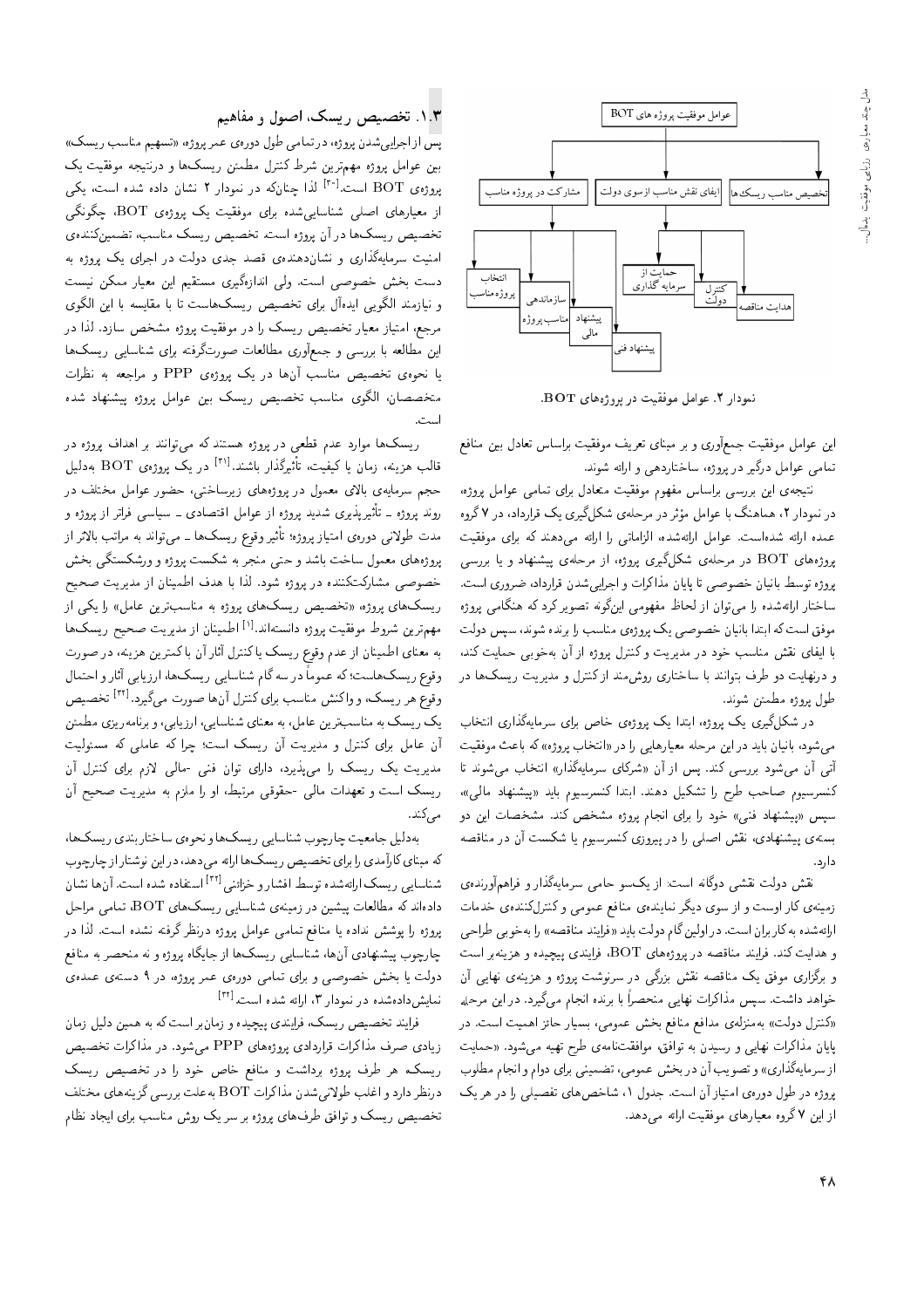

 $[19]$ . BOT اساختار شناسایی ریسکها در پروژههای  $\overline{P}$ . BOT

ریسک -پاداش^ در پذیرش مسئولیت ریسک%است.<sup>[۳۲]</sup> مبنا قراردادن این سه<br>اصلیت مقاضی اصل میتواند در روند تخصیص ریسک تا حد بالایی سوءتفاهمها را بین عوامل یروژه کاهش دهد و دست یابی به توافق را آسان ترکند:

- ا . توان عاملی که ریسک باید به او تخصیص یابد، متناسب با ویژگی های ریسک بوده و باید بیشترین توان را برای کنترل یا کاهش آن ریسک داشته باشد.<sup>[۱]</sup><br>.
- ۰۱ مادهم اقتصادی پروره باید متناسب با بزرگی ریسک هایی که هر عامل برعهده<br>محمد استباهی استباهی است. =Q |QDtm lU}Q Oy=wN|t |YwYN Q=Pox}=tQU Qo = "OwW s}\_vD 'OQ}o|t بپذیرد، سودکممتری را نیز روی سرمایهگذاری خود نسبت به حالتهیکه ریسک های گسترده تری را پذیرفته بوده است، دریافت میکند.<sup>[۲]</sup><br>.
- ۳. مسئولیت مال<sub>ی</sub> ریسکهای پروژه باید به طرفهایی از پروژه تخصیص یابد که اعتبار مال<sub>ی</sub> کافی متناسب با ریسک داشته باشند.<sup>[۳۱]</sup><br>.

با کاربرد اصول بالا می<sub>ا</sub>توان انتظار داشت که مسئولیت مدیریت هر ریسک به عاملی محول شود که بیشترین توان و انگیزه را برای پذیرش آن ریسک دارد. عامل پذیرنده، ریسک با مدیریت صحیح ابزار واکنش به ریسک، از وقوع ریسک جلوگیری میکند یا آثار آن را کاهش می دهد. و در صورت وقوع ریسک دیگر عوامل پروژه مطمئن هستند که آثار ریسک جبران می شود و منافع پروژه به خطر نمی افتد. از سوی دیگر تمامی عوامل، متناسب با سهمی از عدم قطعیتهای پروژه كه پذيرفتهاند، سود كافي را مي,برند و تمامي عوامل مطمئن هستند كه هيچ عاملي فراتر از مسئولیت های خود بهطور ناعادلانه از پروژه منفعت نمی,برد. اصول ذکرشده بهمنزلهی معیارهای اصلی برای راهنمایی شرکتکنندگان در نظرخواهی، در تعیین مناسب ترین تخصیص ریسک مورد برسش قرار گرفتند.

# ۴. معیارها و وزنهای پیشنهادی

<mark>در</mark> تمامی مراحل شناسایی و طبقهبندی معیارهای کلیدی موفقیت و نیز وزن۵هی معيارها؛ از نظرات متخصصان در چارچوب روش ساختاريافتهي دلفي استفاده شده است. برای این منظور معیارهای کلیدی موفقیت (CSFs) معرفی و طبقهبندی شده

در دیگر تحقیقات دراختیار گروهی از متخصصان قرار گرفت تا با دانش و تجربهی خود از مشکلات و موانع پروژههای BOT، اطلاعات مدل را تکمیل کنند. برای جمعأوري و همگرايي نظر متخصصان، روش دلفي انتخاب شد. براي اين روش، تیمی ۱۴ نفره از متخصصان بهصورت غیرحضوری تشکیل شد؛ که مشخصات اعضای تیم در جدول ۱ آمده است. در این روش در هر دور، نتایج حاصل از تکمیل پرسشنامهها، به همراه انحراف معيار نظرات هر پاسخدهنده دوباره بين اعضاى تيم پخش می شد. لذا افراد می توانستند از نظرات دیگر افراد تیم مطلع شوند و نظرات خود را برای رسیدن به دقت بالاتر و همگرایی نتایج تصحیح کنند. این کار تا زمان دست یابی به همگرایی معین در تمامی معیارها، بیشینهی انحراف معیار ۱۰٪، ادامه مى يافت.

برای تعیین وزن هر معیار در مدل، از پاسخدهندگان خواسته شد که اهمیت هر عامل موفقيت در موفقيت نهايى بروژه را بهصورت كيفى مشخص سازند. پاسخ می سده است: عوامل<br>اهمیت اند ا برسش شوندگان با استفاده از این اشل، با اعدادی بین ۱ تا ۹، کمّی شده است: عوامل بدون آهمیت ۱-۱۰ با آهمیت پایین ۱-۵۰ آهمیت بالا ۱-۲۰ و آهمیت حیاتی ۲-۲<br>-تعیین شد. دومین منظری که پاسخدهنده به آن جواب می1ده قابلیت ارزیابی بود.<br>سهولت ارزیابی هر یک از معیارها نیز بین ۹ـ۹ تعیین شد، که ۹ـ۳ نشاندهندهی |xOvyOu=Wv 31 xm 'OW u}}aD 91 u}@ R}v =yQ=}at R= l} Qy |@=}RQ= CrwyU عيرممحن، ١-٤ پرهزيه، ٣-٤ به صرف هزيمه و ٦مرس، و ٢-٧ به سهولب بودن آرزيبي<br>- استفاد المستفاد المستفاد المستفرد المستفرد المستفرد المستفرد المستفرد المستفرد .<br>.<br>. معیار است. برای افزایس دفت پاسخها و همدرایی در تنایج، امتیازات بهصورت<br>--ا مقايسه ي شاخصها با معيار مبنا (اولين معيار) تعيين شده است. براي انتخاب معیارهای نهایی از میان معیارها، عامل پذیرش حاصل از جذر حاصل ضرب دو معیار پیشگفته تعریف شد (رابطهی ۱۰):

$$
(*)
$$

که مقدار آن برای هر عامل، نشاندهمندهی اهمیت و کارایی آن عامل در ارزیابی موفقیت یک پروژهی BOT است. عامل پذیرش بیش از ۵، به معنای معیارهایی است که اهمیت بالاتر از متوسط دارند و در عین حال امکان ارزیابی آنها در هزینه و زمان قابل قبولي ممكن است؛ لذا فقط معبارهايي در مدل لحاظ شدهاند، كه عامل يذيرشي با ارزش بالاتر از ۵ بهدست أوردهاند (جدول ۲).

درگام دوم، علاوهبر وزن معیارها، حدود آستانهیی موفقیت نیز مورد پرسش قرار گرفتند. حدود آستانهیی حداقلهای لازم را برای موفقیت در هر معیار مشخص میسازند. پایینبودن امتیاز یک پروژه، در یک معیار، از حدود آستانهیی به معنای عدم|مکان جبران آن نقیصه با ابزارهای متعارف قراردادی، چون مشوقها یا ضمانت هاست. درنتيجه، اينگونه پروژهيم بايد تغيير ساختار دهد؛ در غير اين صورت شانسبی برای موفقیت بروژه وجود ندارد و شکست آن محتمل است. با جمع بندی نظرات در ۳ دور، حد آستانهیی و وزن هر یک از معیارها در جدول ۲ آمده است؛ این شاخصها اساس مدل ارزیابی را تشکیل می،دهد. حد آستانهیی معیار تخصیص ریسک نشاندهندهبراساس درصد تطابق با الگوی بهینهی تخصیص ریسک بهدست<br>آمده است (جدول ۳). امده است اجدول ۱۱.<br>ا

برای معیار سوم موقفیت، یعنی تحصیص مناسب ریسکیا: علاوہبر تعیین<br>کے ایک ایک ایک ایک ایک مقابل کی ساحت ایک عمل وزن ریسک۱ها (زیر معیارها)، از متخصصان خواسته شد که مناسبترین عامل<br>برای تخصیص هر ریسک را نیز مشخص سازند. سه اصل تخصیص ریسک، برای تحصیص هر ریست را نیز مسحص سازند. سه اصل تحصیص ریست،<br>ما مطالعات است است نوان عامل، منافع اقتصادی، و مستولیت مالی: معیارهای اصلی در سناسایی<br>سال میسکند و در این محمد است است کار است که این است کرا مناسب ترين تخصيص ريسك توسط باسخ دهندگان بودهاند. از هريك از متخصصان شرکتکننده در تیم دلفی، برای هر ریسک خاص (۸٫...,۹) خواسته شد میزان یوشش هر یک از سه معیار تخصیص (۲٫۲٫۳) کا توسط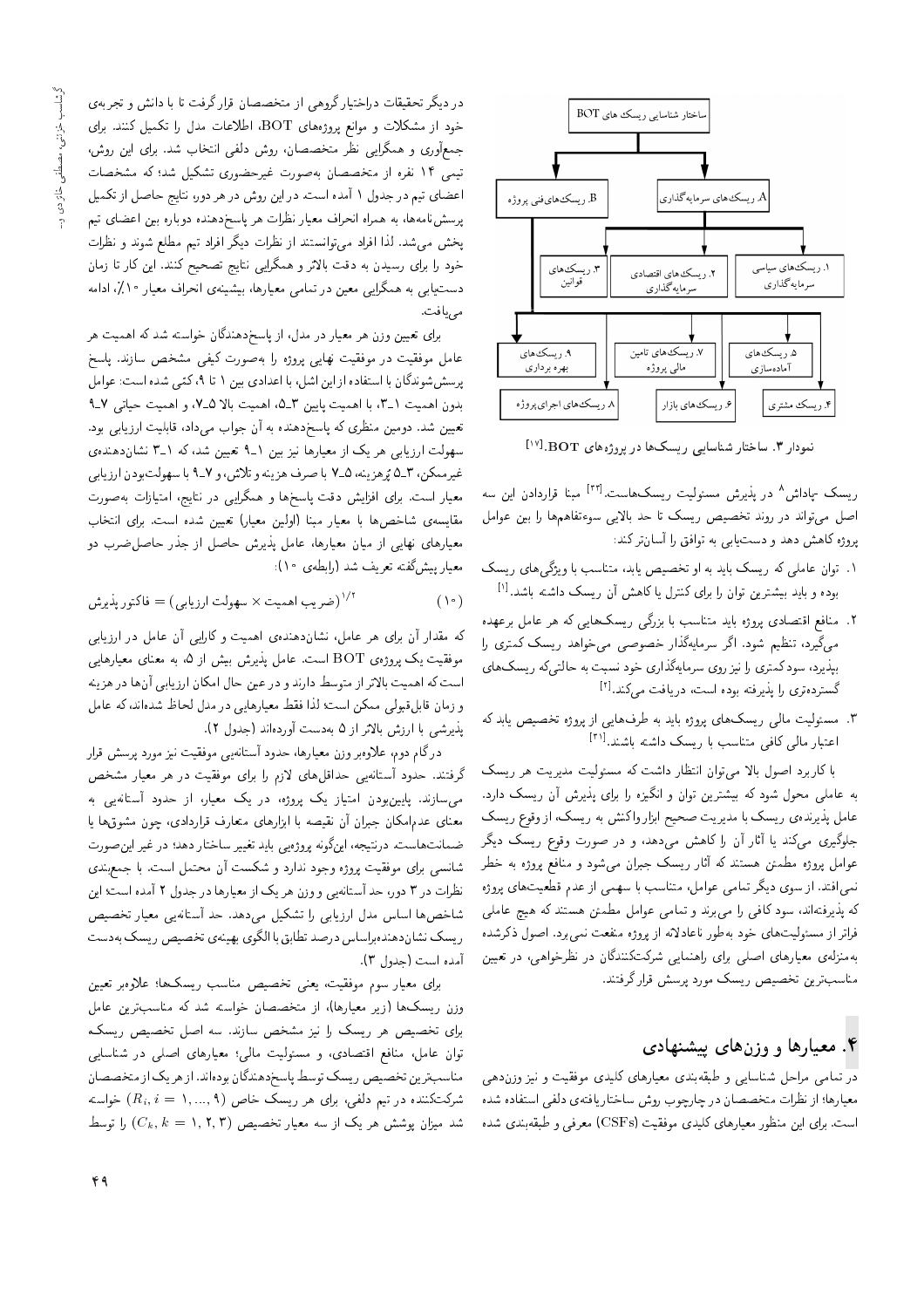| شاخص هاى موفقيت (سطح سوم)                                  | معيارهاى موفقيت                                  | معیارهای سطح اول          |                      |  |
|------------------------------------------------------------|--------------------------------------------------|---------------------------|----------------------|--|
| ۔ وجود تقاضای طولانی مدت                                   | ـ اولويت پروژه برای دولت                         |                           |                      |  |
| ۔ اجرایی بودن پروژه                                        | ـ کمبود سرمایهی دولت برای انجام پروژه            |                           |                      |  |
| ـ انتظار معقول از توانایبی های بخش خصوصبی                  | ۔ شرایط انحصاری پروژه                            | انتخاب پروژهي مناسب       |                      |  |
| ـ ساختار تصمیمگیری /مدیریت مناسب دولتی                     | ـ نیاز محسوس به پروژه درکشور                     |                           |                      |  |
| ـ توانایی تحلیل پارامترهای کشور میزبان                     | _ قدرت مالمي كنسرسيوم براى هزينههاى توسعهى پروژه |                           |                      |  |
| ۔ قدرت فنبی و مالی تیم اولیه                               | ۔ همکاران محلی دارای ارتباطات سیاسی              | سازماندهی مناسب تیم پروژه |                      |  |
| ـ توانايبي حل اختلاف منافع بين اعضا                        | ـ ترکیب چند ملیتی و چند تخصصی از سهامداران       |                           |                      |  |
| ۔ طول مدت امتیاز                                           | ـ سطح عوارض/ تعرفهها                             |                           | بردن پروژەي مناسب    |  |
| - امنيت وام دهندگان                                        | ۔ هزینهی اجرای پروژه                             |                           |                      |  |
| ۔ مکانیسم اصلاح عوارض<br>ــ منابع درآمدی در مدت بهرهبرداری | ۔ تعهد تأمین مالی                                | پیشنهاد مالی              |                      |  |
|                                                            | ۔ نسبت سرمایه به وام                             |                           |                      |  |
| ۔ ثبات بھرہ وامہا                                          | ــ سهم دولت از درآمد/ سود پروژه                  |                           |                      |  |
| ـ تأثيرات اجتماعي                                          | ـ قابليت اعتماد تكنولوژى بهكار رفته              |                           |                      |  |
| ۔ سادگی راہحل                                              | ۔ مدت ساخت                                       | راه حل فنبي               |                      |  |
| ۔ تأثیرات زیست.محیطی                                       | ۔ نوآوری در طرح و اجرا                           |                           |                      |  |
|                                                            | ـ ايمنى در ساخت                                  |                           |                      |  |
| ـ مدت انتخاب برنده                                         | ـ شفافيت در بررسی پیشنهادها                      |                           |                      |  |
| ـ شفافيت فاكتورهاى ارزيابي                                 | ـ جبران هزینههای شرکت در مناقصه                  | هدايت روند مناقصه         |                      |  |
|                                                            | ـ محدودیت شرکتکنندگان در مناقصه                  |                           |                      |  |
| ـ سازگاری قرارداد با قوانین کشور میزبان                    | ـ اختیار نهاد مرکزی برای ایجاد هماهنگی           |                           | ایفای نقش مناسب دولت |  |
| ۔ قدرت مرجع داوری مستقل                                    | ـ شفافيت در اهداف/خواستههاى دولت                 | حمایت از سرمایهگذاری      |                      |  |
| ـ میزان حمایت قوانین از سرمایهگذاری                        | ۔ طول زمان تصویب                                 |                           |                      |  |
| ۔ میزان شراکت دولت در تیم پروژه                            | ـ كنترل طراحى و ساخت توسط شخص سوم مستقل          | كنترل دولت                |                      |  |
|                                                            | ـ شناخت جامعه برای تطبیق با BOT                  |                           |                      |  |
|                                                            |                                                  | تخصيص مناسب ريسك ها       | تخصيص مناسب ريسك ها  |  |

جدول ٢. مشخصات اعضاى تيم متخصصان دلفى.

| متوسط | مشاوران اقتصادى -مالىي | پیمانكاران كارفرمايان | مشاوران | شاخص                           |
|-------|------------------------|-----------------------|---------|--------------------------------|
|       |                        |                       |         | تعداد (نفر)                    |
| 11.9  |                        |                       |         | متوسط سابقەي كار (سال)         |
|       |                        |                       | ۱٬۳     | تجربه از روش BOT (تعداد پروژه) |

 $(C_{ij} = \mathcal{A}$ هر عامل ( $\mathcal{A}_j, j = \{A_j, j = 1, ..., S\}$  ذکرکنند. میزان پوشش مجموع معیارها برای یک عامل  $(A_j)$  در آن ریسک خاص  $(R_i)$ ، بهمنزلهی ارزش  $\sum\limits_{k=1}^{\mathsf{r}}$  $C_k)$ تخصیص ریسک  $(C_{ij})$  در الگوی بهینهی ارائهشده است. حاصل این فرایند، ارائهي الكوى تخصيص ريسك بهينه در جدول ۴ است. عوامل پروژه، ۶ عامل |صلیهاند که قراردادهای مستقلی با یکدیگر منعقد کردهاند و در بستهی قراردادی

پروژه، تعهدات و اختیارات آنها مشخص میشود؛ این عوامل در جدول ۴ ذکر شدهاند.

امتیاز تخصیص ریسک در یک پروژه، با مقایسهی آن با الگوی تخصیص ریسک بهینه (جدول ۴) محاسبه میشود. برای این منظور تخصیص مناسب،<br>بهمعنای تخصیص ریسک به عاملبی مشخصشده درالگوی بهینه، با ضریب مثبت؛ &C@Ft?} Q[=@ 'xv}y@ |wor= QO xOWXNWt |rt=ax@lU}QX}YND |=vatx@ تحصیص نامناسب بدون امتیاز و عدم تحصیص به هیچید از عوامل، با امتیاز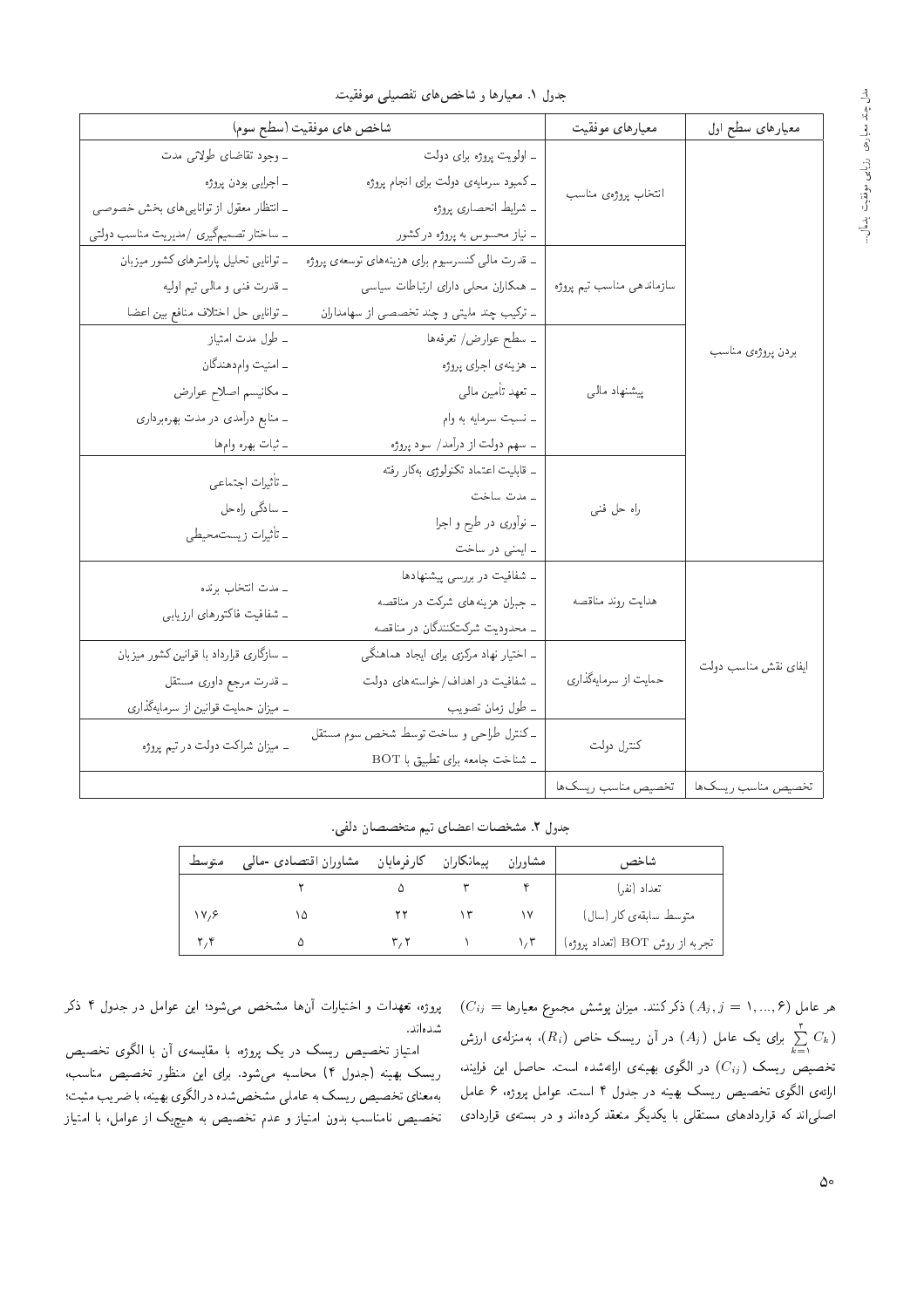| حد آستانهیی                   | وزن مطلق                         | زير معيارها          | وزن  | معیارهای اصلی         |  |
|-------------------------------|----------------------------------|----------------------|------|-----------------------|--|
| V, V                          | 7.٧                              | انتخاب پروژەي مناسب  |      |                       |  |
| V, V                          | سازماندهی مناسب تیم پروژه<br>۷۹. |                      | 7.79 |                       |  |
| $\Delta$ <sub>/</sub> $\circ$ | 79                               | پیشنهاد مالی         |      | مشارکت در پروژه مناسب |  |
| $\Delta, \tilde{\tau}$        | 7.۴                              | راه حل فنبي          |      |                       |  |
| $\mathbf{r},\mathbf{s}$       | 7٩                               | هدايت روند مناقصه    |      |                       |  |
| $\lambda/$                    | ۱۲٪                              | حمایت از سرمایهگذاری | 7.5  | ايفاى نقش مناسب دولت  |  |
| V, V                          | いい                               | كنترل دولت           |      |                       |  |
| $\mathcal{S}_I$               | 7.57                             | تخصيص مناسب ريسك ها  | 7.57 | تخصيص مناسب ريسك ها   |  |

جدول ۳. نتایج بهدستآمده از پرسشنامهها برای اوزان و حدود آستانهیی معیارهای موفقیت.

جدول ۴. نتایج پرسشنامهها برای اوزان، حدود آستانهیی و نحوهی تخصیص مناسب ریسکها.

| عدم           |               |           |               | تخصیص به عوامل پروژه |                 |               |      | ریسکهای بروژه                |                     |  |
|---------------|---------------|-----------|---------------|----------------------|-----------------|---------------|------|------------------------------|---------------------|--|
| تخصيص         | بهرهبردار     | پیمانکار  | بيمه          | وام دهندگان          | بانیان          | دولت          | وزن  |                              |                     |  |
| $\frac{7}{2}$ |               |           |               |                      |                 | 7.1           | 7.10 | ریسک های سیاسی سرمایهگذاری   |                     |  |
| $\frac{7}{2}$ |               |           |               |                      | 7.5             | 7.1           | 7.1  | ریسک های اقتصادی سرمایهگذاری | ریسکهای سرمایهگذاری |  |
| $\frac{7}{2}$ |               |           |               |                      |                 | 7.100         | 7.15 | ریسک های قوانین              |                     |  |
| $\frac{7}{1}$ |               |           |               |                      | $7 \cdot \cdot$ |               | 7.1  | ریسک های آماده سازی پروژه    |                     |  |
| $\frac{7}{2}$ | 7.5           |           |               |                      | 7.80            | $7.5^{\circ}$ | 711  | ریسک های بازار               |                     |  |
| ة ٪           |               |           |               | 7.1                  | 7.5             |               | 7.11 | ریسکهای تأمین مالی یروژه     |                     |  |
| ة ٪           |               | 7.1       | $7 \cdot$     |                      | $7 \cdot$       |               | 7.15 | ريسک هاي اجراي پروژه         | ریسک های فنبی پروژه |  |
| $\frac{7}{2}$ | 7.1           |           | $7.5^{\circ}$ |                      | $7 \cdot$       |               | 711  | ریسک های بهرهبرداری          |                     |  |
| ة ٪           | $7.5^{\circ}$ | $7 \cdot$ |               |                      | 7.80            | 7.1           | 7.9  | ریسکهای مشتری                |                     |  |

منفی در امتیاز نهایی تخصیص ریسک لحاظ میشود. چراکه تخصیص به عامل مناسب مىتواند شانس موفقيت پروژه را افزايش دهد. درحالىكه عدم تخصيص ریسک به معنای عدمشناسایی آن و یا عدم برنامهریزی برای کنترل و مدیریت آن است و بدیهی است که شانس موفقیت پروژه راکاهش می دهد. به عبارتدیگر، امتیاز تخصیص ریسک در مدل BISE، برای تخصیص مناسب فقط تا سقف امتیاز متناظر آن در الگوی بهینه محاسبه میشود؛ درحالیکه به میزان سهمی از ریسک که تخصیص نیافته است از امتیاز معیار کم می شود.

# ۵. ارز بابے مدل

برای کنترل عملکرد مدل ارزیابی موفقیت BISE، دو پروژهی موردی مطالعه شده است. براي امكان مقايسه در شرايط يكسان، هر دو پروژه از صنعت نيروگاهي انتخاب شدهاند: نیروگاه پرمسر و نیروگاه جنوب اصفهان در کشور ایران. اطلاعات این پروژهها

با مرورگزارش های کارفرمایی و مصاحبه با مشاور وکارفرمای طرح بهدست آمدهاند، در انتها نتیجهی ارزیابی موفقیت برای این دو پروژه براساس محاسبات مدل BISE ارائه شده است.

## ۱.۵. نیږوگاه یرهسر

بروژەي نېروگاه برەسر با هدف احداث ۶ واحد نېروگاهي سيكل تركيبي به ظرفيت ۹۲۶ مگاوات در منطقهی پرهسر استان گیلان در سال ۷۷ طی مناقصهیی بهنحوی برنامهریزی شده بود که در مدت ۳ سال ساخته شود و مهرماه ۸۶ اولین واحد آن به بهرهبرداری برسد. ارزش پروژه، ۵۵۰ میلیون بورو پیش بینی شده بود. مذاکرات قراردادی طرح برای اجرا به روش BOT از سال ۷۹ با کنسرسیومی از گروه فالک ابتالیا، DSD آلمان و مپنا اینترنشنال آغاز شد. علی رغم مذاکرات طولانی،کنسرسیوم مزبور با ادعای عدم آمادگی دولت در ارائهی ضمانت پرداخت و قرارداد خرید محصول پروژه، از طرح کنار رفت. لذا شروع اجرای پروژه تا اسفند سال ۱۳۸۵ که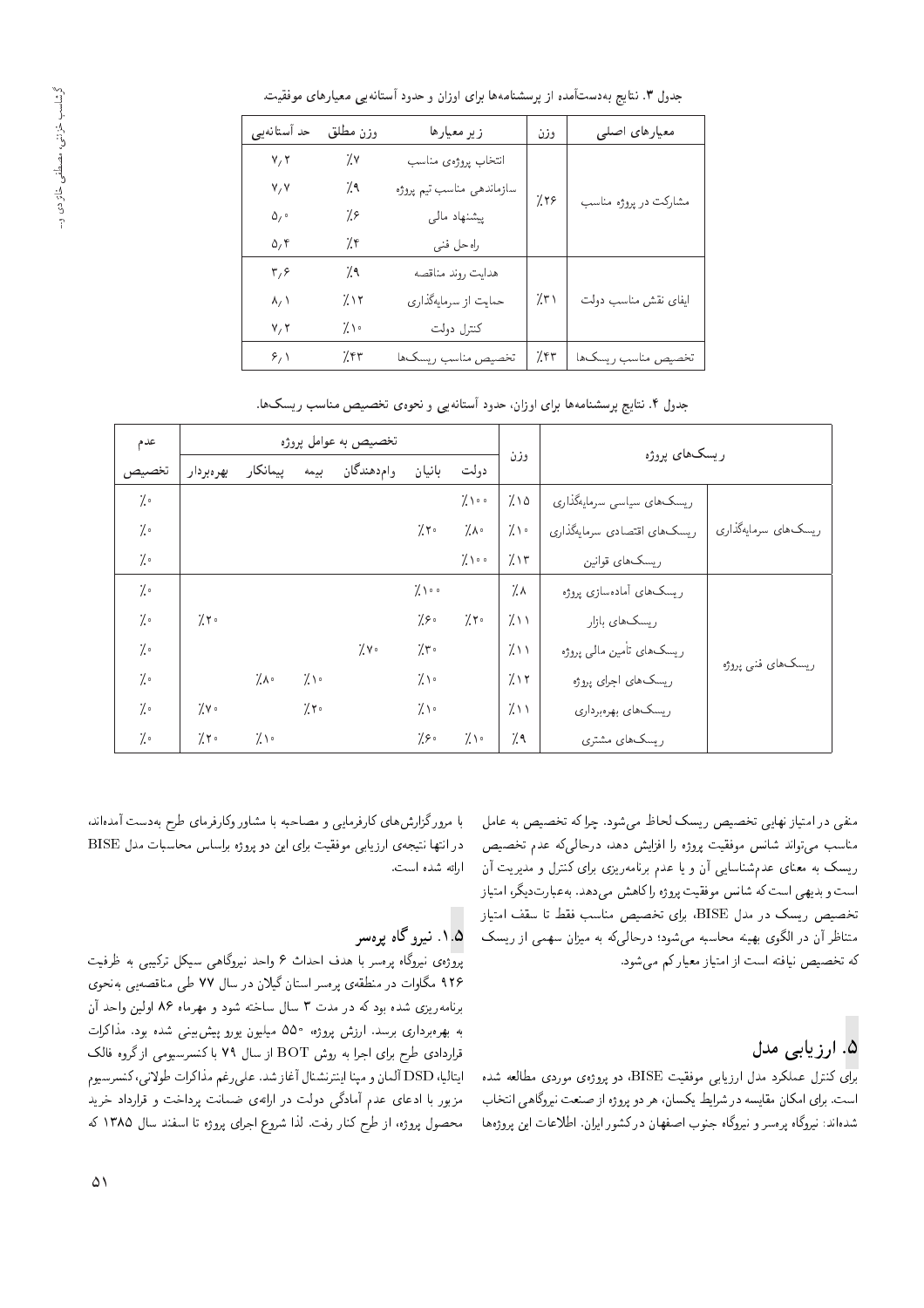|  |  | جدول ۵. نتیجهی ارزیابی معیارهای موفقیت برای پروژهی پرهسر. |  |  |
|--|--|-----------------------------------------------------------|--|--|
|  |  |                                                           |  |  |

| امتياز                          | معيارهاى موفقيت           |               | عدم                     |                      |                    |                      | تخصيص به عوامل پروژه |                    |              | ریسکهای پروژه       |
|---------------------------------|---------------------------|---------------|-------------------------|----------------------|--------------------|----------------------|----------------------|--------------------|--------------|---------------------|
| معيار                           |                           |               | تخصيص                   | بهره بردار           | پیمانکار           | بيمه                 | وام دهندگان          | بانیان             | دولت         |                     |
| $\Delta$ <sub>/</sub> Y         | انتخاب پروژهي مناسب       | مشاركت        | $\mathfrak{e}$ .        | $\ddot{\phantom{0}}$ | $\hat{\mathbf{o}}$ | $\hat{\mathbf{o}}$   | $\circ$              | $\bullet$          | $\zeta$      | ریسک های سیاسی      |
| $\mathcal{S}_1 \wedge$          | سازماندهی مناسب تیم پروژه |               | $\mathsf{r}$ .          | $\ddot{\phantom{0}}$ | $\ddot{\text{o}}$  | $\hat{\mathbf{o}}$   | $\circ$              | $\bullet$          | $V \circ$    | ریسک های اقتصادی    |
| $r, \Delta$                     | پیشنهاد مالی              | در پروژه      | $\lambda$               | $\circ$              | $\ddot{\text{o}}$  | $\hat{\mathbf{o}}$   | $\circ$              | $\hat{\mathbf{o}}$ | $\uparrow$ . | ریسک های قوانین     |
| 5,7                             | راه حل فنبي               | مناسب         | $\ddot{\phantom{a}}$    | $\circ$              | $\mathbf{Y}$ .     | $\circ$              | ٢۰                   | $\zeta$            | $\circ$      | ریسک های آمادهسازی  |
| $\mathfrak{r}_i$ $\mathfrak{r}$ | هدايت روند مناقصه         | نقش           | $\lambda$               | $\mathbf{Y}$ .       | $\circ$            | $\circ$              | $\circ$              | $\mathsf{V} \circ$ |              | ریسک های بازار      |
| $\mathbf{r}_i$                  | حمایت از سرمایهگذاری      | مناسب         | Y <sub>0</sub>          | $\circ$              | $\bullet$          | $\circ$              | ۴۰                   | $\mathfrak{r}$ .   | $\circ$      | ریسک های تأمین مالی |
| $\mathbf{r}/\mathbf{r}$         | كنترل دولت                | دولت          | $\setminus$             | $\circ$              | ٨٠                 | $\circ$              | $\circ$              | $\backslash$ .     | $\circ$      | ریسک های اجرا       |
| $\mathbf{r}, \mathbf{v}$        | تخصيص مناسب ريسكها        | تخصيص<br>ريسک | $\lambda$               | $\mathsf{V} \circ$   | $\hat{\mathbf{o}}$ | $\mathbf{Y}$ .       | $\circ$              | $\hat{\mathbf{o}}$ | $\circ$      | ریسکهای بهرهبرداری  |
| 8,60                            |                           |               | $\mathbf{r}$ .          | $\mathbf{r}$ .       | $\bullet$          | $\mathbf{Y}$ $\circ$ | $\bullet$            | $\mathbf{Y}$ .     | $\bullet$    | ریسک های مشتری      |
|                                 | شانس موفقيت پروژه         |               | $\Delta Y$ , 9 $\Delta$ |                      |                    |                      |                      | امتياز تخصيص ريسك  |              |                     |

 $\ddotsc$ 

مشارکت گروه مینا اینترنشنال به تنهایی حاضر به ادامهی یروژه شد، به تأخیر افتاد. نمایندهى بخش دولتى تأمین زمین، فراهمآورى تأسیسات زیربنایی (آب،گاز، برق). جادهی دسترسی، پروانههای دولتی، و مجوز محیط زیست را تعهد کرده است.<sup>[۳۴]</sup><br>مستقدمات جدول ۵، نتیجهی ارزیابی معیارهای موفقیت برای این یروژه را خلاصه کرده است. نتیجهی حاصل از حل مدل برای این پروژه، در قالب پارامتر شانس موفقیت در جدول ۵ نشان داده شده است. شانس موفقیت بروژهی برهسر برابر ۶٫۶۰ از ۹ امتیاز ممكن است.

#### $A/Yf$  $V/\Lambda$ ۶۱۶, شانس موفقيت پروژ  $6\degree$ حل ضد ايده آل حل ايده آل جنوب اصفهان پره سر حد آستانه یی

## ۲.۵ . نیږوگاه جنوب اصفهان

پروژهی نیروگاه جنوب اصفهان مشتمل بر ۶ واحد توربین و ژنراتور گازی به ظرفیت ۹۵۴ مگاوات با تکنولوژی سیکل باز قابل تبدیل به سیکل ترکیبی است. این بروژه در ۷۰ کیلومتری جنوب غرب اصفهان، و با سرمایهگذاری برابر ۲۸۶ میلیون پورو ظرف سه سال ساخته شد. نسبت سرمایه به وام آن ۳۰ به ۷۰ است که سهم سرمایهی آن با مشارکت ۸۰٪ مینا اینترنشنال و ۲۰٪ سرمایهگذاری ایهاگ از آلمان تأمین می شود. قرارداد پروژه در ۱۳۸۵/۱۰/۱۳۸۵ با شرکت دولتی توانیر امضا، و در دورهی سه سالهی ساخت آن به پایان رسید و در ۱۳۸۸٫۵٫۱۷ بهرهبرداری رسمی از آن آغاز شد. دورهى امتياز طرح ۲۰ ساله بوده و توانير تأمين سوخت رايگان، زمين<br>بروژه، تحصيل مجوزها، خريد برق با قيمت توافقى و ضمانت وزارت اقتصاد ر<sub>ا</sub> ا<br>. پروزه، تحصیل مجوزها، حرید برق با قیمت نوافقی و صمانت وزارت اقتصاد ر<br>استلمان استلمانی از استلمان است و برای انتقال استفاد با استفاد از <sup>[۳۴]</sup> جدول ۶، نتیجه ارزیابی<br>ا برای پرداخت در قبال طرفیت و برق نعهد درده است.<br>استاد معیارهای موقفیت برای این پروژه را ستان می1هد. محاسبهی مدل برای پروژهی<br>مستقل است است است است از سود است. نیروگاه جنوب اصفهان، نشاندهندهی برآورد بالاتری برای شانس موفقیت این پروژه، و برابر با ۸٫۲۴ است.

مقایسهی نتایج ارزیابی موفقیت هر یک از این دو پروژه با مدل BISE، در نمودار ۴ نشان داده شده است. حل ایدهآل که نشاندهندهی فراهمآوری تمامی بارامترهای موفقیت است، امتیاز ۹ راگرفته است درحالیکه حل ایدهآل با امتیاز صفر

نمودار ۴. مقايسه ى نتايج حاصل از حل مدل براى نمونههاى موردى.

به معنای حالتی است که هیچ یک از معیارهای موفقیت برآورده نشده است و پروژه شانسمی برای موفقیت ندارد. دو حالت ایدهآل و ضد ایدهآل، مبناهایی برای ارزیابی موفقیت در مدل فراهم میکند و هیچکدام ممکن نیست. گزینهی حد آستانهیی، به مانند دو گزینه ی ایدهآل و ضد ایدهآل، جزگزینههای ثابت مدل است که بر مبنای  $Y_A \wedge Y_B$ امتیازات حد آستانه بی  $(A_*)$  در هر معیار موفقیت محاسبه شده است. امتیاز ۷٫۸۱ برای این گزینه به معنای آن است که در صورت قرارگیری امتیاز یک پروژه پایینتر از این مقدار، آن پروژه شانسی برای موفقیت نخواهد داشت، چنانکه برای پروژهی يرەسىر صورت گرفتە است.

مقايسه ى نتايج بهوضوح نشان مى،دهد كه شانس موفقيت پروژهى پرەسر برابر با ۶٫۶ به مراتب کمتر از نیروگاه دیگر است. نقش کمرنگ دولت در حمایت از سرمایهگذاری و نیز کوتاهی در پذیرش ریسک ها مطابق الگوی بهینه موجب کاهش شانس موفقیت این پروژه شد. تأخیر چندساله در شروع پروژه، بحران موجود برای تأمين مالمي أن و نهايتاً شكست كنسرسيوم طرح اثباتكنندهى يافتههاى اين تحقيق و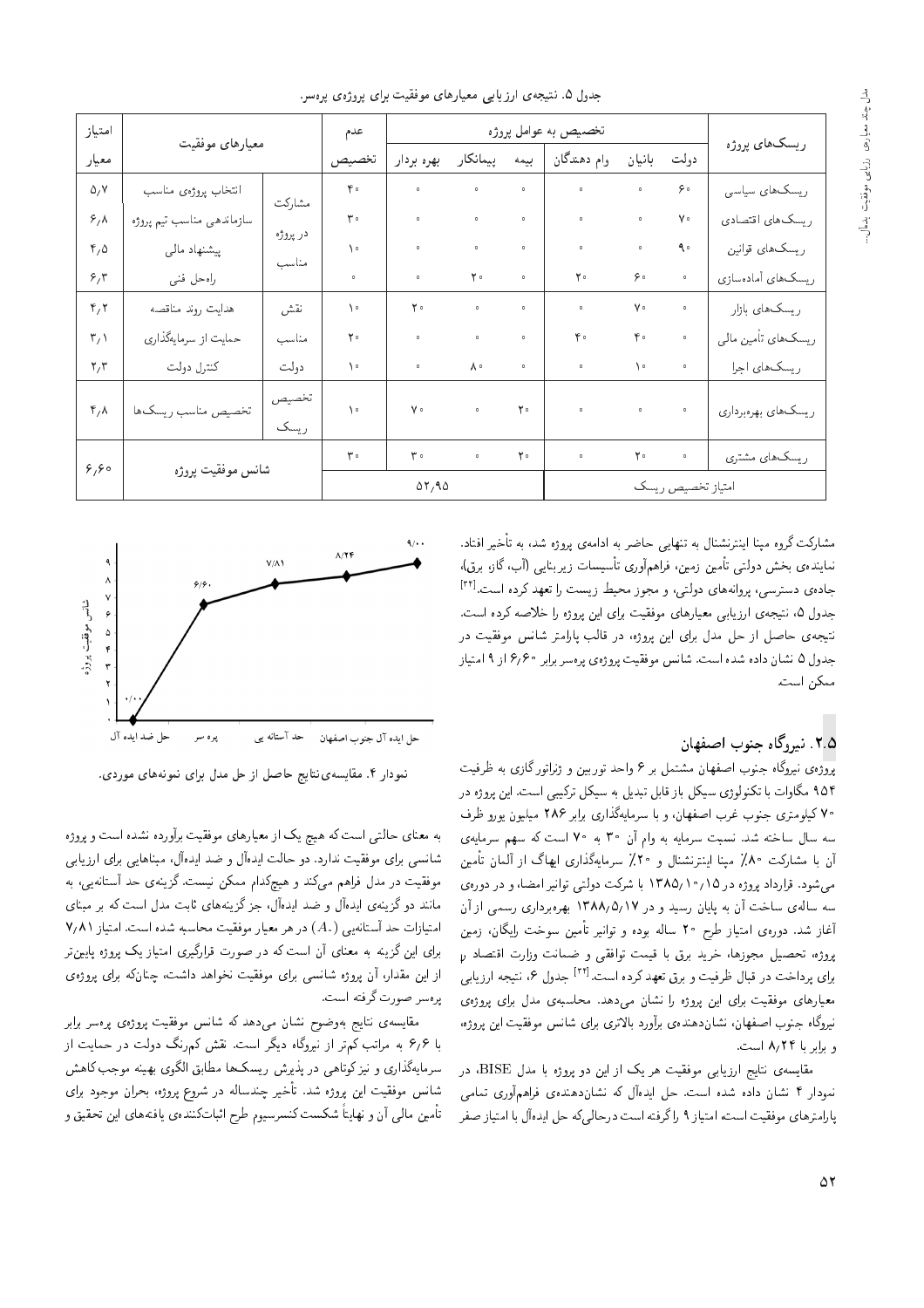حدول ۶. نتیجه ی ارزیابی معیارهای موفقیت برای بروژهی نیروگاه حنوب اصفهان.

| امتياز                  | معيارهاى موفقيت           |               | عدم       |                    |                    |                    | تخصيص به عوامل پروژه |                   |                       |                                 |
|-------------------------|---------------------------|---------------|-----------|--------------------|--------------------|--------------------|----------------------|-------------------|-----------------------|---------------------------------|
| معيار                   |                           |               | تخصيص     | بهره بردار         | پیمانکار           | بيمه               | وام دهندگان          | بانیان            | دولت                  | ريسکھاي پروژه                   |
| V, V                    | انتخاب پروژهي مناسب       |               | $\lambda$ | $\circ$            | $\bullet$          | $\bullet$          | $\bullet$            | $\lambda$         | ٨٠                    | ریسک های سیاسی                  |
| V/T                     | سازماندهى مناسب تيم پروژه | مشاركت        |           | $\ddot{\text{o}}$  | $\ddot{\text{o}}$  | $\ddot{\text{o}}$  | $\hat{\mathbf{o}}$   | ه ۶               | $\mathfrak{r}$ .      | ریسک های اقتصادی                |
| $r, \Delta$             | پیشنهاد مالی              | در پروژه      | $\circ$   | $\circ$            | $\hat{\mathbf{o}}$ | $\hat{\mathbf{o}}$ | $\circ$              |                   | $\lambda \cdot \cdot$ | ریسک های قوانین                 |
| V, V                    | راه حل فنبي               | مناسب         |           | $\bullet$          | $\lambda$ .        | $\bullet$          | $\circ$              | γ۰                | $\mathbf{Y}$ .        | ریسک های آمادهسازی              |
| $\Delta_f$ ۴            | هدايت روند مناقصه         | نقش           | $\circ$   | $\mathbf{Y}$ .     | $\circ$            | $\circ$            | $\circ$              | ه ۶               | $\mathbf{Y}$ .        | ریسک های بازار                  |
| $V,$ $\gamma$           | حمایت از سرمایهگذاری      | مناسب         |           | $\bullet$          | $\bullet$          | $\bullet$          | ۵۰                   | $\mathbf{r}$ .    | $\mathbf{Y}$ .        | ریسک های تأمین مال <sub>ی</sub> |
| $V_f$                   | كنترل دولت                | دولت          | ۲۵        | $\bullet$          | ٧۵                 | $\bullet$          | $\circ$              | $\circ$           | $\circ$               | ریسک های اجرا                   |
| $\mathcal{S}_f \Lambda$ | تخصيص مناسب ريسك ها       | تخصيص<br>ريسک |           | $\mathsf{V} \circ$ | $\hat{\mathbf{o}}$ | $\lambda$          | $\bullet$            | $\mathbf{Y}$ .    | $\circ$               | ريسك هاي بهرهبرداري             |
|                         |                           |               | $\circ$   | $\lambda$          | $\setminus \circ$  | $\circ$            | $\bullet$            | ه ۶               | $\mathbf{Y}$ .        | ریسک های مشتری                  |
| A, Yf                   | شانس موفقيت بروژه         |               | VT/99     |                    |                    |                    |                      | امتياز تخصيص ريسك |                       |                                 |

نتايج مدل است، درحال<sub>م</sub>كه نيروگاه جنوب اصفهان با دارايودن امتياز ۸٬۲۴ و بالاتر از حد آستانه یی؛ شانس بیشتری برای موفقیت دارد. اولویت بالای طرح بهمنزلهی اولین طرح BOT کشور، حمایت مناسب دولت از طرح با سرمایهگذاری و کمک به تأمین مالی آن و توزیع مناسبتر ریسک۵ا بین بخش دولتی و خصوصی با ارائهی ضمانتهای دولتی؛ موجب شده است که طرح در زمان برنامهریزیشده به اتمام رسیده و دورهی بهرهبرداری طرح أغاز شود.

۶. <mark>نتیجهگیری</mark><br>در غالب کشورهای درحال**توسعه، دولتها با فهرست بلندی از بروژهه**ای کاندیدشده در عالب تسورهای در حال وسعه، دولت ها با قهرست بلندی از پروژههای تاشیدسده<br>ا برای اجرا به روش BOT مواجه هستند که سرمایهی کافی برای اجرای همهی<br>تمسط تعلیم است از این مستقبل است. آنها وجود ندارد و لذا باید بین آنها اولویتبندی و مناسبترین آنها را انتخاب<br>کرد. تعیین مناسبترین بروژه، بهمعنای تعیین شانس موفقیت بروژه است؛ که هدف درد. تعیین مناسب رین پروژه، به معنای تعیین سانس موقفیت پروژه است: ده هدف<br>ا اصلی مطالعات پرهزینه و زمان ر امکان سنجی است. هزینه های سنگین، زمان<br>الف بالای موردنیاز و عدمقطعیت های همراه با این مطالعات، اهمیت نیاز به یک مدل

سیستماتیک تصمیمگیری را برای ارزیابی موفقیت یا عدم موفقیت بروژه مشخص مى كىند.

مدل BISE ارائهشده در این نوشتار، در قالب یک برنامهی رایانهیی با گرفتن مشخصات پروژه از طریق عوامل موفقیت، شانس موفقیت پروژه را معین میکند. با<br>استفاده از این مدل، می¢توان بروژههایی را که عدم موفقیت آنها بیش بینی می¢شود از فهرست کوتاه حذف و در بین آن هایی که کمینهی شرایط را ارضا می کنند، اولویت های قهرست دوناه حدف و در بین آن هایی که کمینهی سرایط را آرصا می(کنند) اولویت های<br>استان استان کو سال کو سال سال پس از DIGE میلیا با سال اصلی را مشخص کرد. با کمک تحلیل حساسیت در مدل BISE میتوان الزامات<br>مصناحی میں DOT المصطلح علی ساحت تصنیف است پیادهسازی<br>ـ ییش نیازی روش BOT را با عنوان عوامل موفقیت شناسایی کرد. اصولاً پیادهسازی موفق روش BOT نیازمند فراهم.سازی یکسری الزامات دولتی شامل مشوقها،<br>پایا مسلمات سازمان مدیریتی کارا، زیرساخت۱ای مالی -اقتصادی، ثبات سیاسی و… است؛که<br>باید قبل از دعوت به مشارکت بخش خصوصی، در ابعاد اقتصاد ملی و ساختار Q=DN=U w |rt O=YDk= O=a@= QO '|YwYN VN@ CmQ=Wt x@ CwaO R= p@k O}=@ حقوقی و فضایی در تشور میزبان تامین شوند. درغیراین صورت تجربه ی عدم موفقیت<br>مستقل استان استان در جذب سرمایهی خارجی به روش BOT تکرار خواهد شد. با انجام آنالیزهای حساسیت در مدل BISE می;توان این عوامل را با تحلیل شرایط سرمایهگذاری در آن کشور و مشخصات فنبی آن یروژهی خاص، شناسایی و تصمیمگیران را هدایت کرد تا با تمرکز سرمایهگذاری ها بر این نقاط، بتوانند شانس موفقیت پروژه و درنتیجه امکان بهرهبرداری از مزایای روش BOT را افزایش دهند.

- 3. critical success factors (CSFs)
- 4. public-private participation (PPP)
- 5. multi attribute decision making (MADM)
- 6. BOT ideal success evaluating model (BISE)
- 7. participants
- 8. risk-reward

پانوشت

- 1. build operate transfer (BOT)
- 2. technique for order preference by similarly to ideal solution (TOPSIS)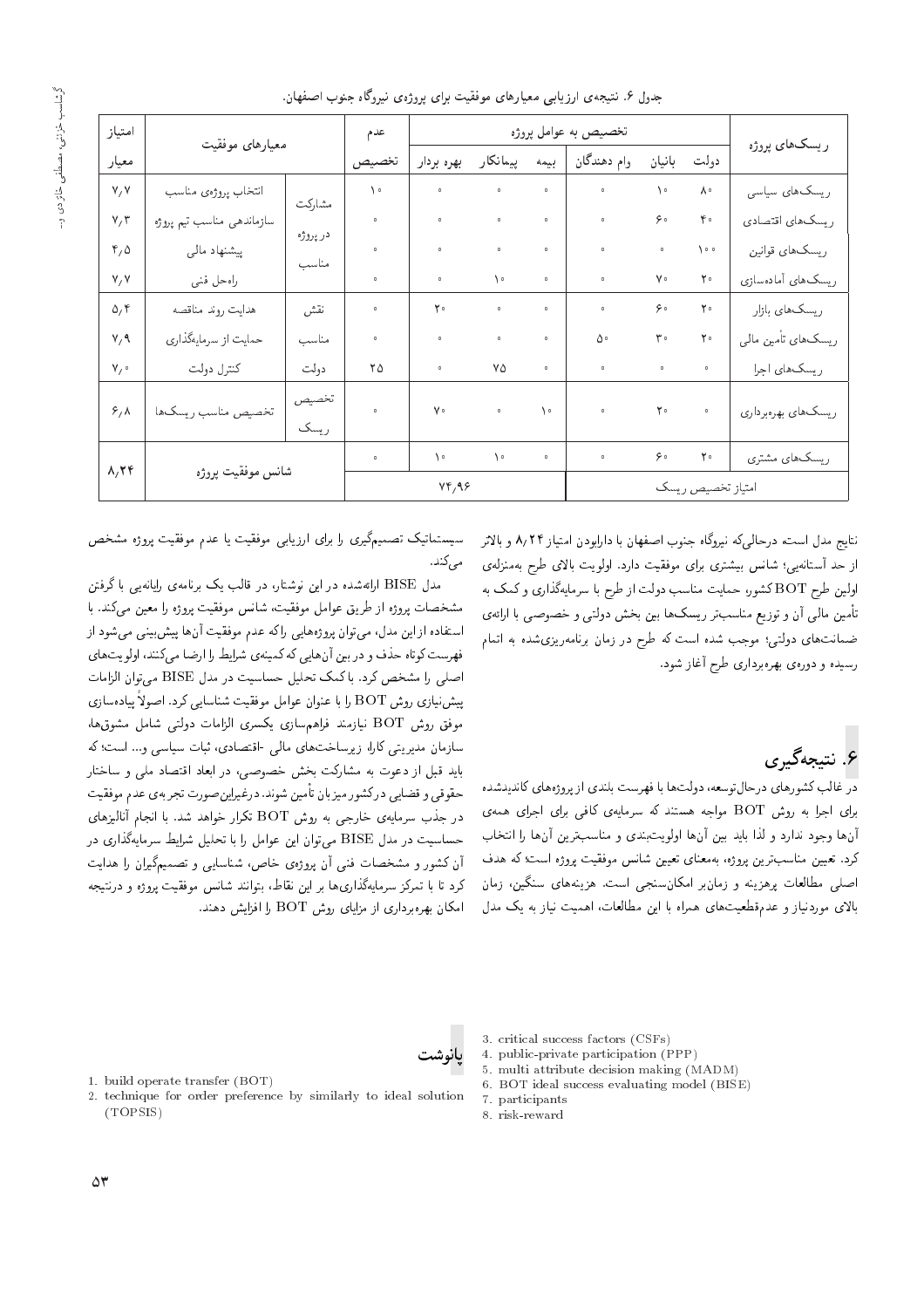#### منابع (References)

1. Kumaraswamy, M.M and Morris, A.A. "Build-operatetransfer-type procurement in Asian Mega projects", Journal of Construction Engineering and Management,  $128(2)$ , pp. 93-102 (2002).

۲. سازمان توسعه صنعتبى ملل متحد(يونيدو)، راهنماى توسعهى زيرساختها با

رویکرد پروژههای ساخت -بهرهبرداری -واگذاری (BOT)، ترجمه: مصطفی<br>خانزادی وگرشاسب خزائنم، دانشگاه علم و صنعت ایران (۱۳۸۸).

- حائزادی و درساسب حزانسی، داستداه علم و صنعت ایران (۱۱۰۸۸).<br>3. Shields, D.R.; Tucker, R.L. and Thomas, S.R. "Measurement of construction phase success of projects", Proc., Construction Research Congress, ASCE, Reston, Va., pp. 229-236 (2003).
- 4. Hughes, S.W.; Tippett, D.D. and Thomas, W.K. "Measuring project success in the construction industry", Eng. Manage. J.,  $16(3)$ , pp. 31-37 (2004).
- 5. Chien-Ho, K. and Cheng M.Y. "Dynamic prediction of project success using artificial intelligence", Journal of Construction Engineering and Management, 133(4), pp.316-324 (April 2007).
- 6. Wang, X. and Huang, J. "Stakeholder's project performance and project success: Perceptions of Chinese construction supervising engineers", International Journal of Project Management, 24, pp. 253-260 (2006).
- 7. Zhao, Z.Y.; Zuo, J.; Zillante, G. and Wang, X. \Critical success factors for BOT electric power projects in China: Thermal power versus wind power", Renewable Energy, 35, pp. 1283-1291 (2010).
- 8. Gugdev, K. and Muller, R. " A retrospective look at our evolving understanding of project success", Project Management journal, 36(4), pp. 19-31 (2005).
- 9. Tam, C.M. "Build-operate-transfer model for infrastructure developments in Asia: Reasons for successes and failures", International Journal of Project Management, 17(6), pp. 377 (1999).
- 10. Qiao, L.; Wang, S.Q.; Robert, L.K.T. and Tsang-Sing, C. \Framework for critical success factors of BOT projects in China", Journal of Structured Finance, 7(1), pp. 53 (2001).
- 11. Qiao, L.; Shou, Q.W.; Robert, L.K.T. and Tsang-Sing, C. "Critical success factors for tendering BOT infrastructure projects in China", Journal of Structured Finance,  $8(1)$ , pp. 40 (2002).
- 12. Li, B.; Akintoye, A.; Edwards, P.J. and Hardcastle, C. \Critical success factors for PPP/PFI projects in the UK construction industry" construction Management and Economics, 23, (5), pp. 459-471 (2005).
- 13. Abdel Aziz, A.M. "Successful delivery of public-private partnership for infrastructure development", Journal of Construction Engineering and Management, 133(12), pp.918-931 (2007).
- 14. Nguyen, L.D.; Ogunlana, S.O. and Lan D.T.X. "A study on project success factors in large construction projects in Vietnam", Engineering, Construction and Architectural Management,  $11(6)$ , pp. 404-413 (2004).
- 15. Zhag, X. "Critical success factors for public-private partnership in infrastructure development", Journal construction Engineering and Management, 131, pp. 3-14 (2005).
- 16. Jefferies, M. "Critical success factors of public private sector partnerships", Engineering, Construction and Ar $chitectural Management, 13(5), pp. 451-462 (2006).$
- 17. Khang, D.B. and Moe, T.L. "Success criteria and factors for international development projects: A life-cyclebased framework", Project Management Journal, 39(1), pp. 72-84 (2008).
- 18. Hwang, C.L. and Yoon, K., Multiple Attribute Decision Making: Methods and Applications: A State-of-the-Art Survey, Springer Verlag (1981).
- 19. Triantaphyllou, E. and Lin, C. \Development and evaluation of five fuzzy multi Attribute decision- making methods", International Journal of Approximate Reasoning, **14**, pp. 281-310 (1996).
- 20. Askar, M.M. and Gab-Allah, A.A. \Problem facing parties involved in building, operate, transfer project in Egypt", Journal of Management in Engineering, 18(4), pp. 173-178 (2002).
- 21. Salzman, A. and Mohammad, S. "Risk identification frameworks for international BOOT projects", Proc. Joint CIB Symposium on Profitable Partnering in Construction Procurement, E & FN Spon, London, pp. 475- 485 (1999).
- 22. Tiong, R.L.K. and Alum, J. "Distinctive winning elements in BOT tender", Eng. Const. And Architectural Management 4, (2) pp. 83-94 (1997).
- 23. Tiong, R.L.K. and Yeo, K. \Critical success factor in winning BOT contract", Journal of Construction Engineering and Management,  $118(2)$ , pp. 217-228 (1992).
- 24. Lema, N.M., An Assessment of the Build-Operate-Transfer Model for Infrastructure Project Financing in Tanzania, University of Dar Es Slam (2000).
- 25. Tiong, R.L.K. "CSFs in competitive tendering and negotiation model for BOT projects", J. Const. Manage., 122(3), pp. 205-211 (1996).
- 26. Tiong, L.K.R. "Risks and guarantees in BOT tender", J. Mange. Eng., 121(2), pp. 183-188 (1955a).
- 27. Ashley, D. and Bauman, R. "Evaluating viability of Privatized Transportation Project", J. of Infrastructure System, pp. 102-110 (1998).
- 28. Zhang, X.Q. and Kumaraswamy, M.M."Hong Kong experience in managing BOT Project", J. of Const. Eng. And Mange, 2 (127), pp.154-162 (2001).
- 29. Ogunlana, S.O. "Build operate transfer procurement traps: Examples from transportation projects in Thailand", Proc. CIB W92 Symposium on procurement, Montreal, pp. 585-594 (1997).
- 30. Chapman, C.B. "Risk in investment, procurement and performance in construction", E. & F.N. Spon (Chapman  $\&$  Hall), London (1991).